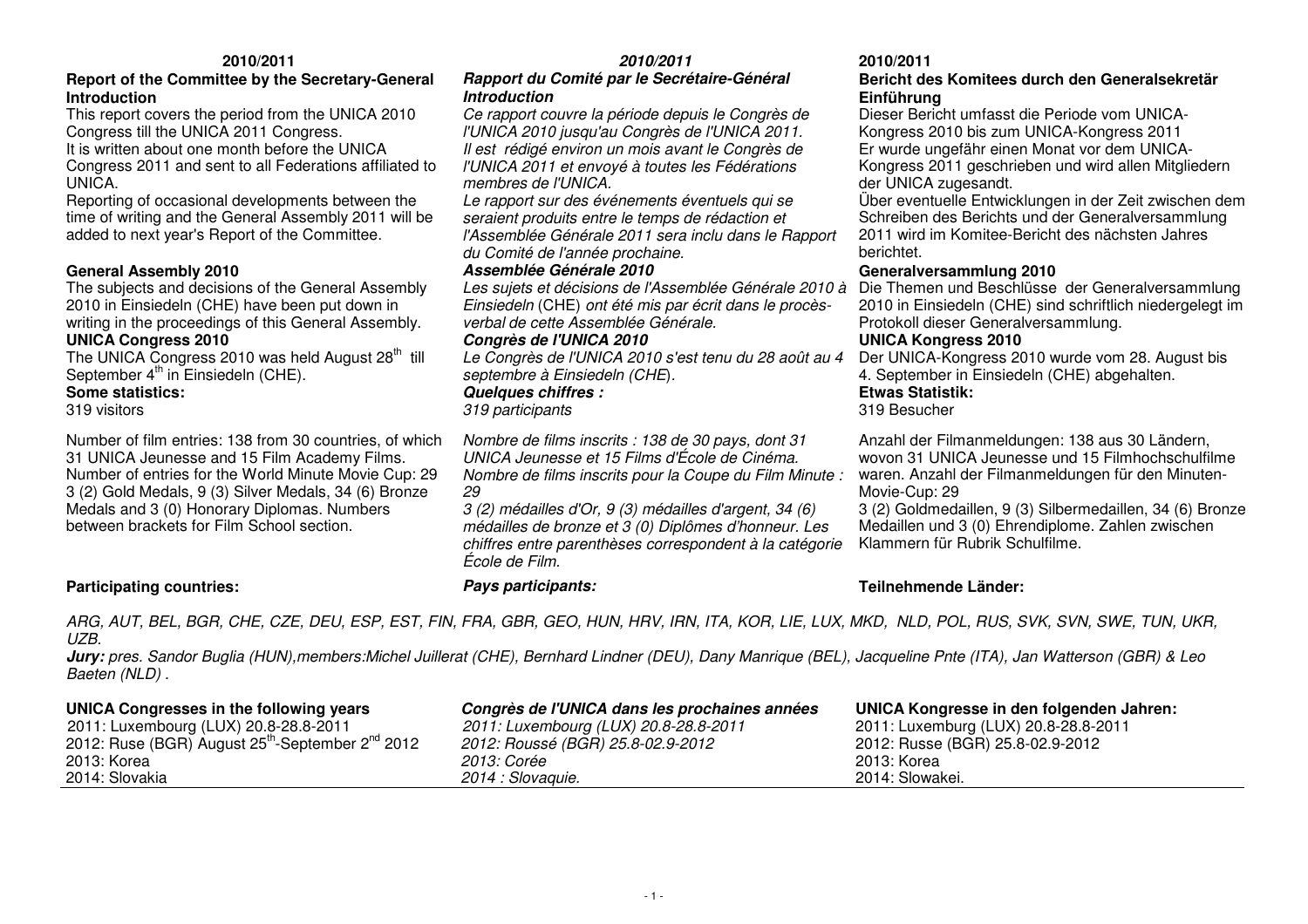### **MEETINGS OF THE UNICA COMMITTEE RÉUNIONS DU COMITÉ DE L'UNICA SITZUNGEN DES UNICA-KOMITEES**

The UNICA Committee met three times during this period:

 **August 28th-September 4th 2010 Einsiedeln (CHE)**  Present: Baca, Balog, Essing, Fondeur, Freier, Glass, Graber, De Jong, Kräuchi, Lejosne, Leuenberger, Mandolesi, Puls, Schober and Urbanek. Max Hänsli (OC UNICA 2010) is present August 28<sup>th</sup>. Absent: Michel.

### **October 29th-31st 2010 Luxemburg (LUX)**

 Present: Baca, Balog, Essing, Fondeur, Freier, Glass, Graber, De Jong, Kräuchi, Leuenberger, Mandolesi, Puls, Schober and Urbanek. Louis Schmitz und Nico Sauber (Lux. Organizational committee) are present as well.

Absent: Lejosne, Michel.

### **EXTRACT OF TOPICS AND DECISIONS:**

(As some topics have been discussed at several meetings, they have been clustered in this report)

Luxembourg will present itself as the venue for the 73<sup>rd</sup> Congress in 2011 on Thursday Sept. 2, 2011 The preparations in the Grand-Duchy are already in full swing so that the programme submitted in Einsiedeln should be close to definitive. We can already say that, as in 2002 - and in response to many requests in that direction, there will be an excursion in the form of a boat trip with – among other things - a wine tasting session of Moselle vintages.

We thought that, this time, we might take the opportunity to give evidence to our guests that Luxembourg has a time-honoured tradition not only for good wine, but also for excellent beer. The Festival and the General meeting will be staged in premises located in the heart of the old city of Luxembourg. Several three-star and four-star hotels of various capacities will be available at less than 1 kilometre distance.

## **Du 28 août au 4 septembre à Einsiedeln (CHE)** Étaient présents : Baca, Balog, Essing, Fondeur,

 Freier, Glass, Graber, De Jong, Kräuchi, Lejosne, Leuenberger, Mandolesi, Puls, Schober et Urbanek. Max Hänsli (CO UNICA 2010) est présent le 28 août .Était absent: Michel.

### **Du 29 au 31 Octobre 2010 à Luxembourg (LUX)**

 Présents: Baca, Balog, Essing, Fondeur, Freier, Glass, Graber, De Jong, Kräuchi, Leuenberger, Mandolesi, Puls, Schober et Urbanek.

 Louis Schmitz et Nico Sauber (Comité d'organisationLux.) sont présents aussi. Absents: Lejosne, Michel.

### **EXTRAIT DES THÈMES DE DISCUSSION ET DÉCISIONS**:

 (Considérant que certains thèmes ont été discutés lors de plusieurs réunions, ils ont été regroupés dans le présent rapport.)

### **UNICA Congress Congrès de l'UNICA UNICA Kongress**

### **2011 Luxemburg 2011 Luxembourg 2011 Luxemburg**

Le Luxembourg se présentera le jeudi 2 septembre en tant que site d'accueil du  $73<sup>e</sup>$  congrès en 2011. Les préparatifs battent déjà leur plein au Grand-duché si bien qu'il devrait être possible de donner un programme presque définitif à Einsiedeln. On sait déjà que, comme en 2002, et suite à des demandes répétées en ce sens, il y aura une sortie en bateauavec dégustation de vins de Moselle, etc.

Cette fois-ci, il est également probable que la preuve sera apportée du fait que le Luxembourg est, à côté d'un pays viticole, un pays de bonne bière. Le Festival et l'assemblée générale seront organisés dans des locaux situés au cœur de la vieille ville de Luxembourg. Plusieurs hôtels de différentes capacités classés \*\*\* et \*\*\*\* seront disponibles dans un rayon de moins d'un kilomètre.

Le Comité de l'UNICA s'est réuni à trois reprises. Das Komitee hat sich in dieser Periode dreimal getroffen:

### **28. August bis 4.September 2010 in Einsiedeln (CHE)**

 Anwesend: Baca, Balog, Essing, Fondeur, Freier, Glass, Graber, De Jong, Kräuchi, Lejosne, Leuenberger. Mandolesi, Puls, Schober und Urbanek. Max Hänsli ist anwesend am 28. August. Entschuldig abwesend: Michel.

### **29. bis 31. Oktober 2010 Luxemburg (LUX)**

 Present: Baca, Balog, Essing, Fondeur, Freier, Glass, Graber, De Jong, Kräuchi, Leuenberger, Mandolesi, Puls, Schober und Urbanek.

 Louis Schmitz und Nico Sauber (Lux. Organisationskomitee) sind auch anwesend. Absent: Lejosne, Michel.

### **AUSZUG AUS DEN GESPRÄCHSTHEMEN UND BESCHLÜSSEN:**

 (Weil einige Themen auf mehreren Sitzungen besprochen wurden, wurden sie in diesem Bericht zusammengefasst.)

 Luxemburg wir sich am Donnerstag dem 2. September als Austragungsort für den 73. Kongress in 2011 vorstellen. Im Großherzogtum laufen indes die Vorbereitungen auf vollen Touren, das fast endgültige Programm wird dann in Einsiedeln bekannt gegeben. Gewusst ist dass bereits wie 2002, und auf vielfachen Wunsch eine Schifffahrt mit anschließender Verköstigung von Moselweinen, usw. vorgesehen ist.

Dass Luxemburg seit jeher neben dem Wein- auch ein Bierland ist wird aller Wahrscheinlichkeit auch diesmal unter Beweis gestellt. Austragungsort des Festivalsund der Delegiertenversammlung werden Räumlichkeiten im Herzen der Altstadt Luxemburg sein. Mehrere mittlere und kleinere Hotels mit jeweilig\*\*\* und \*\*\*\* werden in einem Umkreis von weniger als 1 Kilometer zur Verfügung stehen.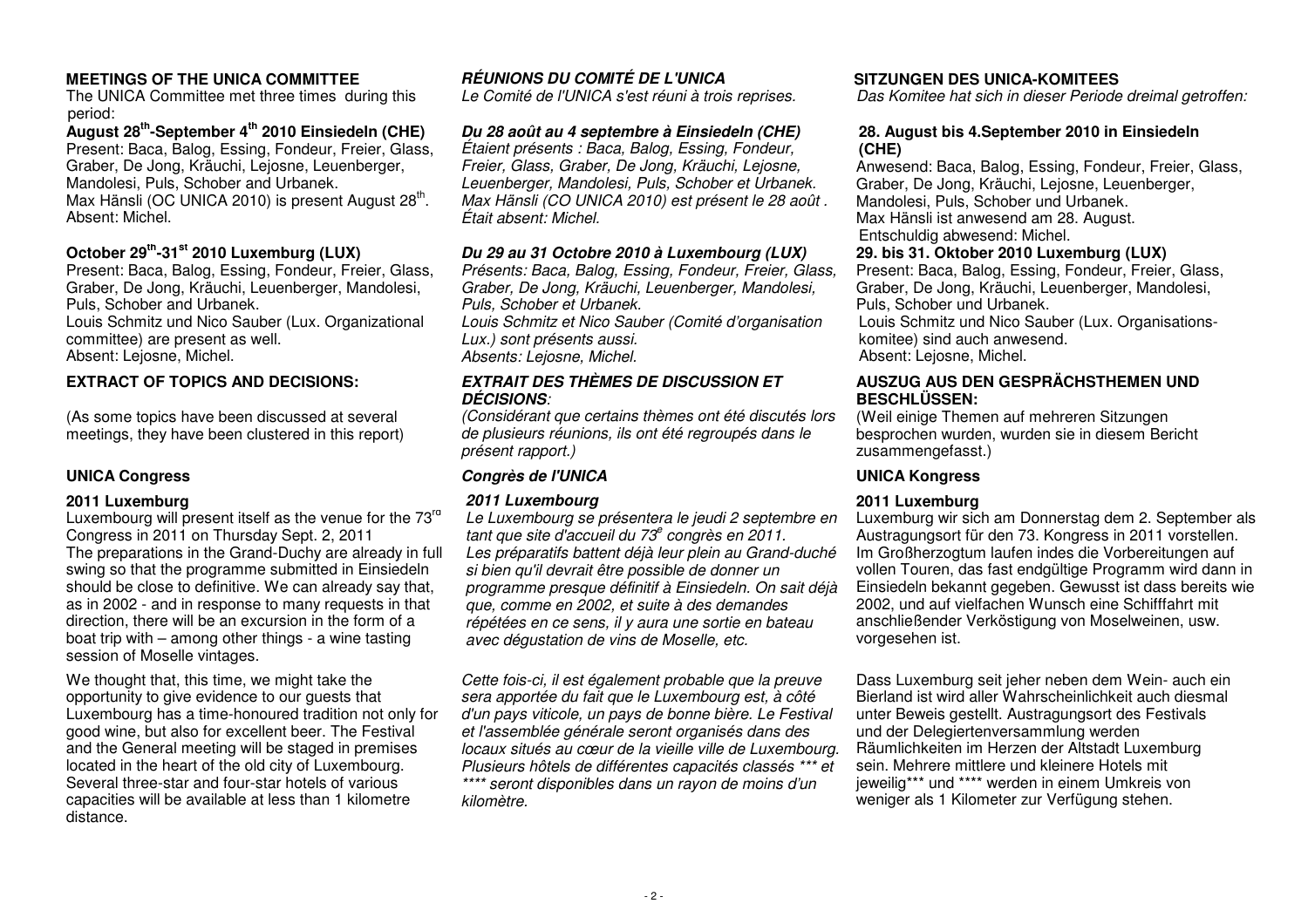As Luxembourg-City is not known as being among the cheaper of European capitals, the organizers will make sure that more economic one-star and two-star accommodation is also offered within reasonable distance and in places well served by regular bus lines. On occasion of the Committee meeting we have been able, not only to solve some problems concerning the organisation of the event, but also visit the premises where the General Assembly, the film competition and the social events – including the opening and the closing banquet - will be held. Furthermore, the Committee had to examine a long list of items on the agenda.

One year later in 2012 - and that will be a premiere - the UNICA Congress will be held on the side of the Danube in Ruse, Bulgaria. The Committee held a meeting in early April in this city where they enjoyed great hospitality. They could see that Vladimir Iliev and his team are highly motivated and have started working hard for the preparations. Subject to some adjustments, it was already possible to have an idea of the general structure of the programme.

 On the basis of these observations and the sense of commitment displayed by the persons in charge in the national federation - and also representatives of the Ministry of Culture and the authorities of the city- the Committee, duly empowered by a decision made by theGeneral meeting in 2009, gave the green light to the Bulgarian federation for the organization of the Congress. We can rest assured that Bulgaria will offer an interesting program, the more so as this country can boast one of the most ancient cultures of Europe and a heritage that is deeply rooted in an extremely agitated history operating as an invaluable source of inspiration in artistic creation, both secular and spiritual, and also a vivid folklore.

We could see that the hotels selected as well as the Congress Centre – itself very close to hotels – meet all our requirements. The only cause of worry might be the fact that the local airport cannot accommodate the planes of the international airlines and so that all flights to and from Russe are operated via the Rumanian capital Bucharest, some 70 kilometres away. However we trust that our Bulgarian friends will find ways to cope with this problem. The Committee thus invites all UNICA film friends to reserve the week at the end of

Comme Luxembourg-ville, comme on le sait, ne passe pas pour la capitale européenne la plus avantageuse au niveau des prix, les organisateurs s'assureront que des hôtels plus économiques \* et \* soient proposés en périphérie, tout en étant bien desservis par les lignes de bus.

 A l'occasion de la réunion de comité à Luxembourg, le comité non seulement a eu l'occasion de toiser un certain nombre de problèmes d'organisation, mais ena profité pour inspecter les locaux devant accueillir l'assemblée générale des délégués, le festival proprement dit, ainsi que les événements festifs comme la soirée d'ouverture ou le banquet de clôture

### **2012 Ruse 2012 Roussé 2012 Russe**

Une année plus tard en 2012 – et cela sera une première - le Congrès de l'UNICA se tiendra au bord du Danube à Roussé en Bulgarie. Le Comité, qui s'est rendu sur place début avril, a reçu un accueil des plus chaleureux. Sur place, nous avons pu constater que l'équipe Vladimir Iliev s'était déjà mise au travail avec beaucoup de motivation. Sous peine de quelques correctifs, il a déjà été possible de définir le cadre général du programme.

 Sur la base de ces constatations et au vu des engagements pris par les responsables de la fédération du pays, et aussi par des représentants du Ministère de la Culture et les autorités de la ville, le comité, suite au mandat reçu en 2012 lors de l'assemblée générale de 2009, a donné à la fédération bulgare son accord définitif concernant l'organisation du Congrès. Il est certain que la Bulgarie nous offrira un programme intéressant, considérant que ce pays compte parmi les pays d'Europe ayant une culture très ancienne et des plus riches, enracinée dans une histoire extrêmement mouveentée qui continue à transparaître dans la création artistique, aussi bien religieuse que profane, et un folklore très vivant. Nous avons aussi pu voir que les hôtels ainsi que le centre des congrès retenus – lequel se situe à proximité directe – répondent à toutes nos exigences. Le seul goulot d'étranglement pourrait provenir du fait que le voyage d'arrivée et/ou de départ ne peut passer par l'aéroport local qui ne peut accueillir les vols des grandes compagnies aériennes internationales et que donc le trafic avec Roussé passe sur la capitale roumaine de Bucarest, à environ 70 kilomètres. Nous sommes toutefois convaincus

Da Luxemburg-Stadt bekanntlich nicht zu den billigeren Hauptstädten Europas zählt, wird die Organisation dafür sorgen dass auch kostengünstigere Hotels mit \* und \*\* am Stadtrand zur Auswahl stehen werden, die bestens von Linienbussen bedient werden.

 Bei Gelegenheit der Komiteesitzung wurden nicht nur etliche organisatorischen Fragen gelöst, sondern wurden auch die Räumlichkeiten, in denen die Delegiertenversammlung, das Festival und die gesellschaftlichen Ereignisse wie Eröffnungsabend und Schlussbankett stattfinden werden, in Augenschein genommen.

 Ein Jahr später in 2012, und das wird eine große Premiere, wird der UNICA-Kongress direkt an der Donau in Rousse oder Russe in Bulgarien stattfinden. Das Komitee, das Anfang April angereist war, wurde bestens empfangen und betreut. Vor Ort konnte festgestellt werden dass die Mannschaft um Vladimir Iliev bereits voll im Vorbereitungsfieber liegt und hochmotiviert ist. Mit einigen Korrekturen konnte dann auch der allgemeine Rahmen des Programmes bereits abgesteckt werden.

 Aufgrund seiner Feststellungen und anhand des formellen Engagements der dortigen Verbandsleitung sowie auch seitens der Vertreter vom Kulturministerium und der Stadt, hat das Komitee, in Ausführung eines Auftrages der Generalversammlung 2009, dem bulgarischen Verband den definitiven Zuschlag zur Ausrichtung des Kongresses 2012 erteilt. Mit Sicherheit wird uns in Bulgarien ein interessantes Programm geboten werden da dieses Land zu Recht zu den wichtigsten und ältesten Kulturländern Europas zählt und im Laufe der Jahrhunderte eine äußerst wechselhafte Geschichte erlebt hat die heute noch ihren Ausdruck in der Kunst, sowohl religiöse als auch profane, und im reichen Folklore findet.

Wir konnten uns daselbst auch überzeugen dass sowohl die Hotels als auch der vorgesehene Kongresszentrum, übrigens in direkter Reichweite gelegen, allen Anforderungen gerecht werden. Einziger Engpass wirdwohl die Anreise bzw. Abreise sein da der dortige Flughafen kaum internationale Fluggesellschaften beheimatet und somit der ganze Flugverkehr mit Rousse über die rumänische Hauptstadt Bucarest, ca 70 Kilometer von Rousse entfernt, abgewickelt werden muss. Wir sind jedoch überzeugt dass unsere bulgarischen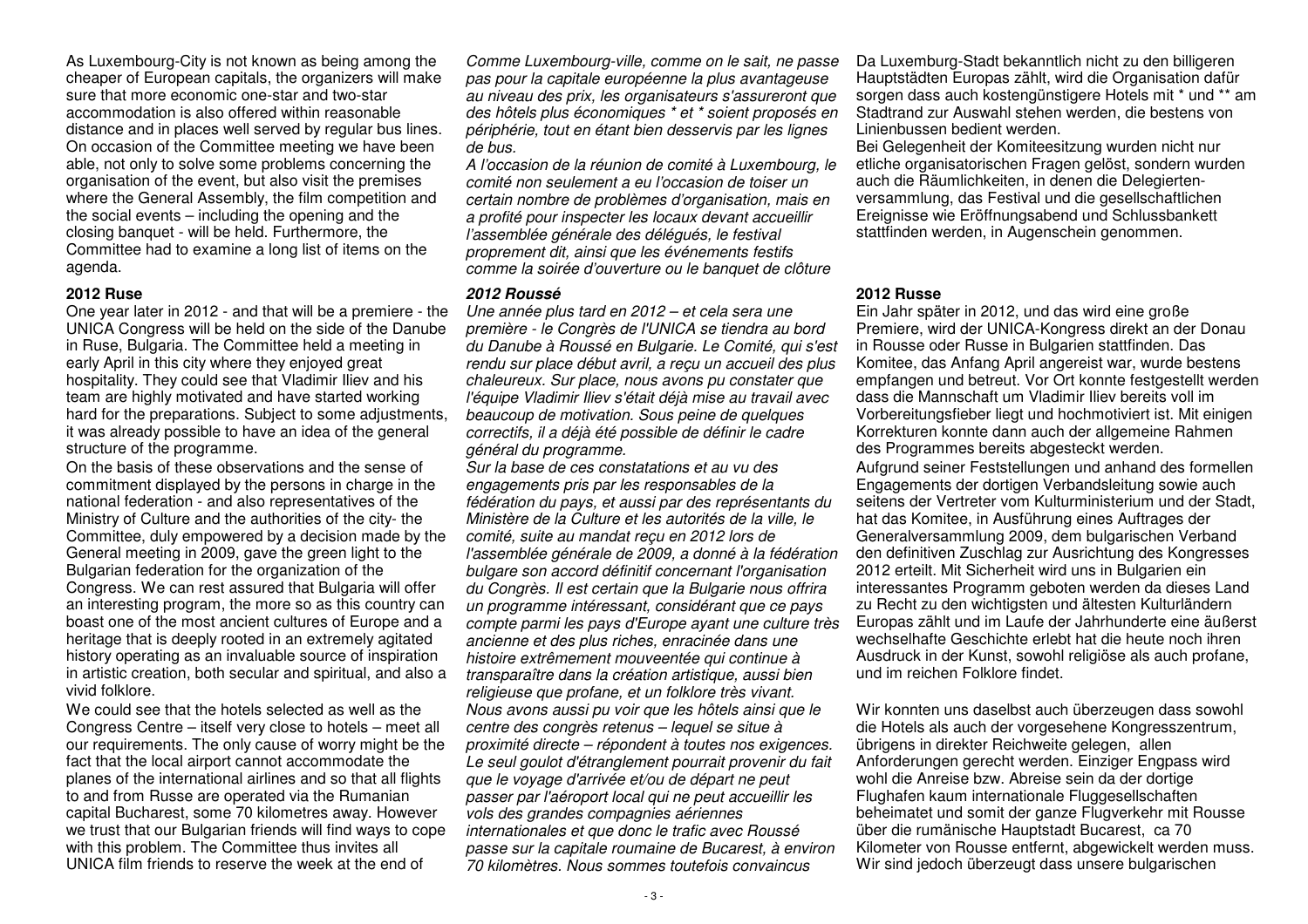August 2012 for the Rousse Congress. Participants might also consider extending their holiday time in Bulgaria with a tour before or after the Congress to discover more of the culture of this charming country that was remained rather mysterious to Western visitors until recent times.

Time flies so quickly. In 2013 we will meet again in South Korea, seven years after the successful Congress in Gyeonju and Daegu. We can be sure that Mr. Chang and his spiritual heirs will find ways to bring us closer to the culture of their country and its population, in the genuine spirit of UNICA that, as an international organization, commits itself to promoting mutual understanding between the peoples of the world by way of cinema and interpersonal exchanges.

SVK is preparing proposals for UNICA 2014 to be held in Slovakia.

The Committee members verified that the bylaws of our organising were consistent with the new Statutes in force since Jan. 01, 2009 and paid special attention to a revision of various regulations applying to the film competition. Finally, and after some minor amendments, the Committee agreed on a proposal prepared by Rolf Leuenberger and the President. According to this text, the key rules serving as a framework for the provisions which Congress organisers will undertake to apply, will be drafted in the form of a set of regulations and submitted to a vote by the General Assembly of Delegates, whereas the decisions for the execution of such provisions will be made under the responsibility of the Committee and appear in an addendum to these Regulations. These provisions will elicit every item in the Regulations, including the selection of judges for the panel, the composition of this panel, the film discussion forums and public session of the jury, the formal announcement of awards and of course the mode of voting.

que nos amis bulgares sauront garder la maîtrise de ce problème. Le Comité invite donc tous les amis du film à réserver la semaine à la fin du mois d'août 2012 pour le congrès de Roussé. On pourra également y associer une période de vacances, avant ou après le congrès lui-même, pour apprendre à mieux connaître ce pays plein de charme qui est resté si longtemps assez hermétiquement fermé aux visiteurs de l'Occident.

Comme le temps passe vite. En 2013 nous nous réunirons à nouveau en Corée du Sud, sept ans aprèsle congrès si réussi à Gyeonju et à Daegu. On peut parier sur le fait que Monsieur Chang et ses héritiers spirituels sauront nous faire découvrir d'encore plus près leur fascinant pays et sa population, tout à fait dans l'esprit de l'UNICA en tant qu'organisation internationale, laquelle, par le biais du cinéma et des échanges entre les personnes, s'est donné le rapprochement des peuples comme objectif.

### **2014 2014 2014**

SVK prépare des propositions pour organiser l'UNICA 2014 en Slovaquie.

### **Bylaws Règlement intérieur Geschäftsordnung**

A côté de l'adaptation du règlement intérieur aux statuts entrés en vigueur le 1er janvier 2009, le comité s'est penché plus particulièrement sur la réforme du règlement du concours avec toutes ses facettes. C'est ainsi que le comité a pu se rallier, moyennant quelques ajustements, à un avant-projet élaboré par Rolf Leuenberger et le président. Ce texte prévoit que les règles essentielles, fixant le cadre des dispositions auxquelles tous les organisateurs seront liés, seront arrêtées dans la forme d'un règlement à adopter parl'assemblée générale des délégués. Les mesures d'exécution, de leur côté, seront arrêtées sous la responsabilité du comité en tant qu'annexes au règlement. Ces mesures d'exécution reprennent tous les sujets énoncés au règlement, tels que le profil des jurés, la composition du jury, les discussions ainsi que la séance publique du jury avec proclamation des résultats, sans oublier le mode de votation.

Freunde auch dieses Problem in den Griff bekommen werden. Das Komitee lädt somit alle Filmfreunde wärmstens ein den Kongress in Rousse in ihre Zeitplanung für Ende August 2012 mit einzuplanen. Ein Kurzurlaub könnte auch noch vor oder hinter den Kongress mit angehängt werden um dieses doch sehr reizvolle Land, das lange Zeit ziemlich hermetisch für westliche Besucher geschlossen war, besser kennen zu lernen.

### **2013 Korea 2013 Corée 2013 Korea**

 Wie die Zeit vergeht. 2013 werden wir wieder in Südkorea tagen, knappe sieben Jahre nach dem erfolgreichen Kongress in Gyeonju und Daegu. Wetten dass auch diesmal Herr Chang und seine geistigen Erben es verstehen werden uns ihr faszinierendes Land und seine Einwohnerschaft wiederum ein Stück näher zu bringen, ganz im Sinne der UNICA, die als internationale Organisation sich, mit Hilfe des Filmes und der persönlichen Begegnungen, der besseren Völkerverständigung verschrieben hat.

 SVK is dabei Vorschläge vor zu bereiten um die UNICA 2014 in der Slowakei ab zu halten.

 Neben der Anpassung der Geschäftsordnung an die neuen Statuten wurde in der Hauptsache die Neufassung des Wettbewerbsreglements diskutiert und zwar mit allen ihren Facetten. So konnte das Komitee sich auf einen Text verständigen, der auf Vorarbeiten von Rolf Leuenberger und dem Präsidenten fußt, und der vorsieht, dass die Grundregeln, gewissermaßen als Rahmenbedingungen, die für jeden Festivalausrichter verbindlich sein werden, in der Form eines Reglements von der Delegiertenversammlung verabschiedet werden soll, derweil die Ausführungsbestimmungen vom Komitee als Anhang zu diesem Regelwerk verantwortet werden. Diese Ausführungsbestimmungen umspannen sämtliche Belange die im Reglement aufgeführt sind, wie Anforderungsprofil an die Juroren, die Zusammensetzung der Jury, dessen öffentliche Diskussionen, sowie die eigentliche Jurysitzung mit Verkündung der Rangfolge und der Spezialpreise, das Abstimmungsverfahren, usw.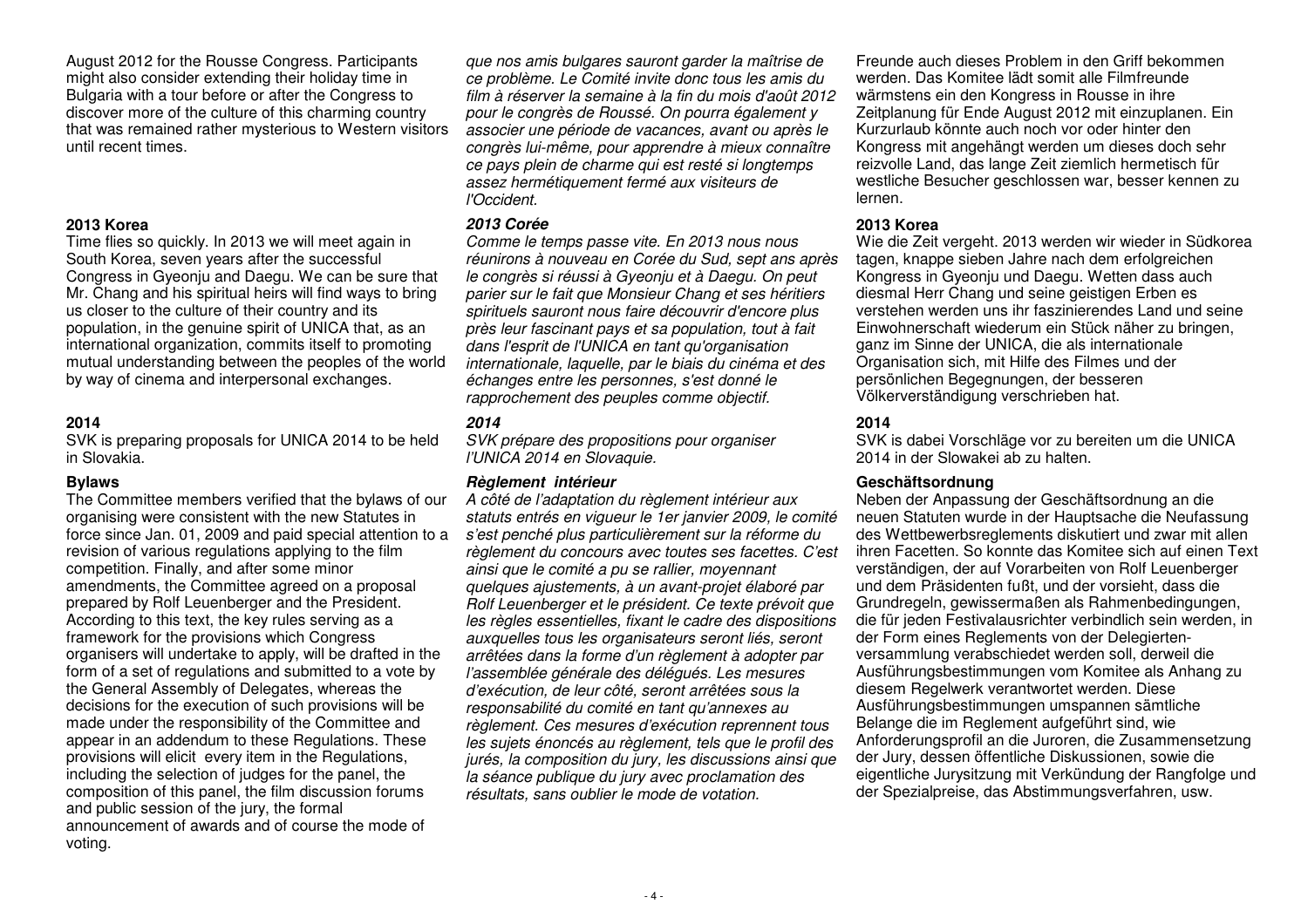The Committee also had a thorough discussion about the screening time allocated to individual national federation member. Proposals prepared by Thomas Kräuchi concerning this topic were considered in detail, the more so as the Committee is fully aware of the need to come to changes. However and prior to any decision, the new proposals will be submitted for further examination to the national federations by February 2011, so that the Committee is well equipped to adopt a final reform draft on its Spring meeting to be held in May 2011 in St. Gallen, Switzerland. This means that the current time allocation will be maintained in the mean time - at least up to the 2011 Festival in Luxembourg. With this provisional solution, the Committee could take into account the request submitted by the German federation BDFA.

Committee members exchanged opinions about the necessary reform of membership fees and the need tohave a fairer distribution of charges on the basis of a more balanced mode of calculation. This discussion did not lead to any structured proposal yet. The debate on this major issue has just been postponed. It was top of the agenda of the Spring meeting of the UNICA Committee in St. Gallen.

See the separate report from the UNICA webmaster

See the separate report on patronage.

See the separate report on Friends of UNICA Voir le rapport distinct des Amis de l'UNICA

## **IFTC CICT**

Rwanda and Armenia applied for membership of UNICA. This was dealt with during the General Assembly 2010

### **Screening time Temps de projection Vorführzeiten**

Le comité a ensuite discuté longuement de la réforme projetée des temps de projection impartis aux différents pays membres. Des propositions y relatives élaborées par Thomas Kräuchi ont été examinées en détail avec le résultat que le comité a reconnu la nécessité d'agir en cette matière. Avant tout progrès en cause les propositions, une fois mises en forme,seront transmises pour avis aux organismes nationaux d'ici à février 2011 de façon à ce que le comité soit en mesure d'arrêter un projet de réforme définitif lors de sa session de printemps qui se déroulera en mai 2011 à St Gall en Suisse. Cela signifie encore que les temps de projection actuellement en vigueur seront maintenus dans l'intervalle, du moins jusqu'au festival 2011 à Luxembourg. En retenant cette solution, le comité a dans le même temps tenu compte d'une réclamation de la fédération allemande BDFA.

### **Membership fee Cotisation des membres Mitgliederbeitrag**

Le comité s'est livré à un vaste tour de table sur une nécessaire réforme des cotisations des membres, ceci en vue d'une répartition plus équitable des charges et dans le sens d'une harmonisation de la base de calcul. Cette discussion n'a toutefois pu être menée à son terme. Ce n'est toutefois que partie remise étant donné que le comité s'y attacherait prioritairement lors de la session de printemps à St Gall.

**Film Library. Cinémathèque Filmarchiv** 

**Catalogue Catalogue Katalog** Voir le rapport distinct du webmestre de l'UNICA

### **Patronage Patronages**

Voir le rapport distinctsur les Patronages

# **Friends of UNICA Amis de l'UNICA Freunde der UNICA**

**IFTC**<br>See the separate report on IFTC *Voir le rapport distinct sur le CICT* Siehe

Le Rwanda et l'Arménie ont fait une demande d'adhésion à l'UNICA. Ces demandes ont été traitéeslors de l'Assemblée Générale 2010

 Das Komitee hat sich des Weiteren länger mit der geplanten Neuordnung der Vorführzeiten der einzelnen Mitgliederverbände auseinander gesetzt. Diesbezügliche Vorschläge, die von Thomas Kräuchi ausgearbeitet worden sind, wurden eingehend geprüft, mit dem Ergebnis, dass das Komitee auch hier Handlungsbedarf sieht. Zu aller erst jedoch werden die Neuvorschläge den Verbänden etwa gegen Februar 2011 zur Begutachtung zugestellt, bevor das Komitee an seiner Frühjahrssitzung im Mai 2011 in St. Gallen in der Schweiz einen endgültigen Entwurf erstellen wird. Einstweilen und bis zum Festival 2011 in Luxemburg wird die Vorführzeit unverändert wie bis jetzt bleiben. Somit wurde auch der Beschwerde des BDFA Rechnung getragen.

 Das Komitee hat einen breiten Meinungsaustausch geführt über eine notwendige Neuregelung der Mitgliederbeiträge, dies auf der Basis einer gerechteren Lastenverteilung und im Sinne einer Harmonisierung der Berechnungsgrundlage. Diese Diskussion konnte allerdings nicht zu Ende geführt werden. Dies war dann auch vorrangig auf der Sitzung in St. Gallen geschehen.

See the separate report on Film Library **Voir le rapport distinctsur la Cinémathèque** Siehe den separaten Bericht über das Filmarchiv

Siehe separaten Bericht des Webmeisters

### **Patronate**

Siehe den separaten Bericht über Patronate.

Siehe den separaten Bericht der Freunde der UNICA

Siehe separaten Bericht der CICT

### **Membership Adhésion Mitgliedschaft**

 Rwanda und Armenien haben um die Mitgliedschaft der UNICA gebeten. Diese Vorschläge sind bei der Generalversammlung 2010 abgehandelt.